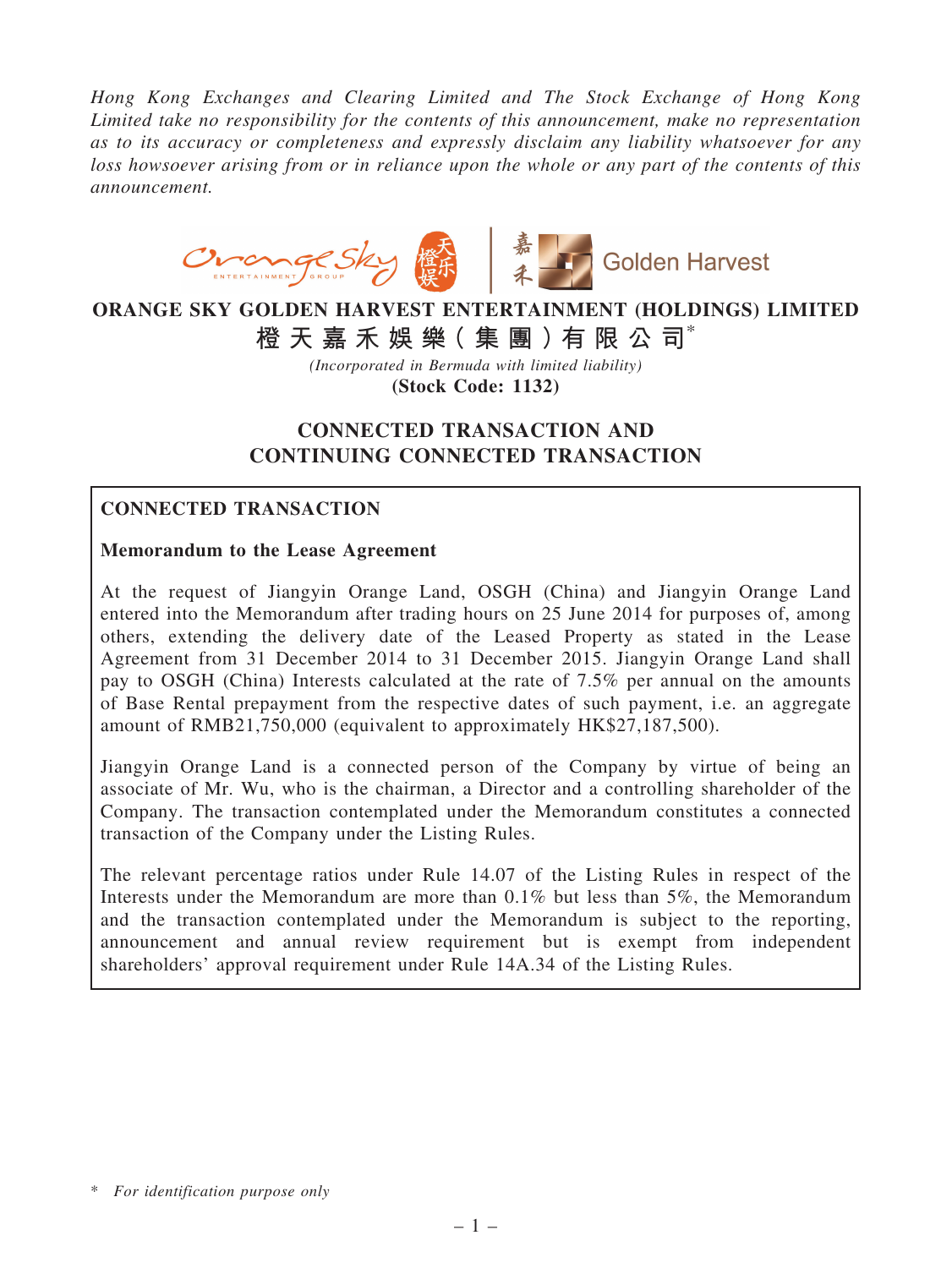# CONTINUING CONNECTED TRANSACTION

## Renewal of the Annual Caps for Lease Agreement

Reference is made to the Announcement and the Lease Agreement dated 25 September 2012 entered into between OSGH (China) and Jiangyin Orange Land relating to the leasing of the Lease Property for a period of 240 months commencing from the delivery date of the Leased Property, with a pre-emptive right to renew the tenancy for a further period of 120 months upon expiry at the then prevailing market rate.

The New Annual Caps for each of the three financial years ending 31 December 2015, 2016 and 2017 are set at RMB0, RMB2,000,000 (equivalent to approximately HK\$2,500,000) and RMB3,000,000 (equivalent to approximately HK\$3,750,000) respectively. The New Annual Caps are determined based on the payment terms specified in the Lease Agreement (as varied or supplemented by the Memorandum) and the expected yearly turnover rent based on an estimate of the net box office income generated from operation of the cinema by OSGH (China) at the Leased Property, and includes a buffer.

The relevant percentage ratios under Rule 14.07 of the Listing Rules in respect of the New Annual Caps are more than 0.1% but less than 5%, the New Annual Caps are subject to the reporting, announcement and annual review requirement but is exempt from independent shareholders' approval requirement under Rule 14A.34 of the Listing Rules.

# CONNECTED TRANSACTION

## Memorandum to the Lease Agreement

As disclosed in the Announcement, OSGH (China) (an indirect wholly-owned subsidiary of the Company) entered into the Lease Agreement with Jiangyin Orange Land in relation to the leasing of the Leased Property at the Jiangyin Orange Land Cultural Complex for a period of 240 months commencing from the delivery date of the Leased Property.

At the request of Jiangyin Orange Land, OSGH (China) and Jiangyin Orange Land entered into the Memorandum after trading hours on 25 June 2014 for purposes of, among others, extending the delivery date of the Leased Property as stated in the Lease Agreement from 31 December 2014 to 31 December 2015.

Jiangyin Orange Land is a connected person of the Company by virtue of being an associate of Mr. Wu, who is the chairman, a Director and a controlling shareholder of the Company. The transaction contemplated under the Memorandum constitutes a connected transaction of the Company under the Listing Rules.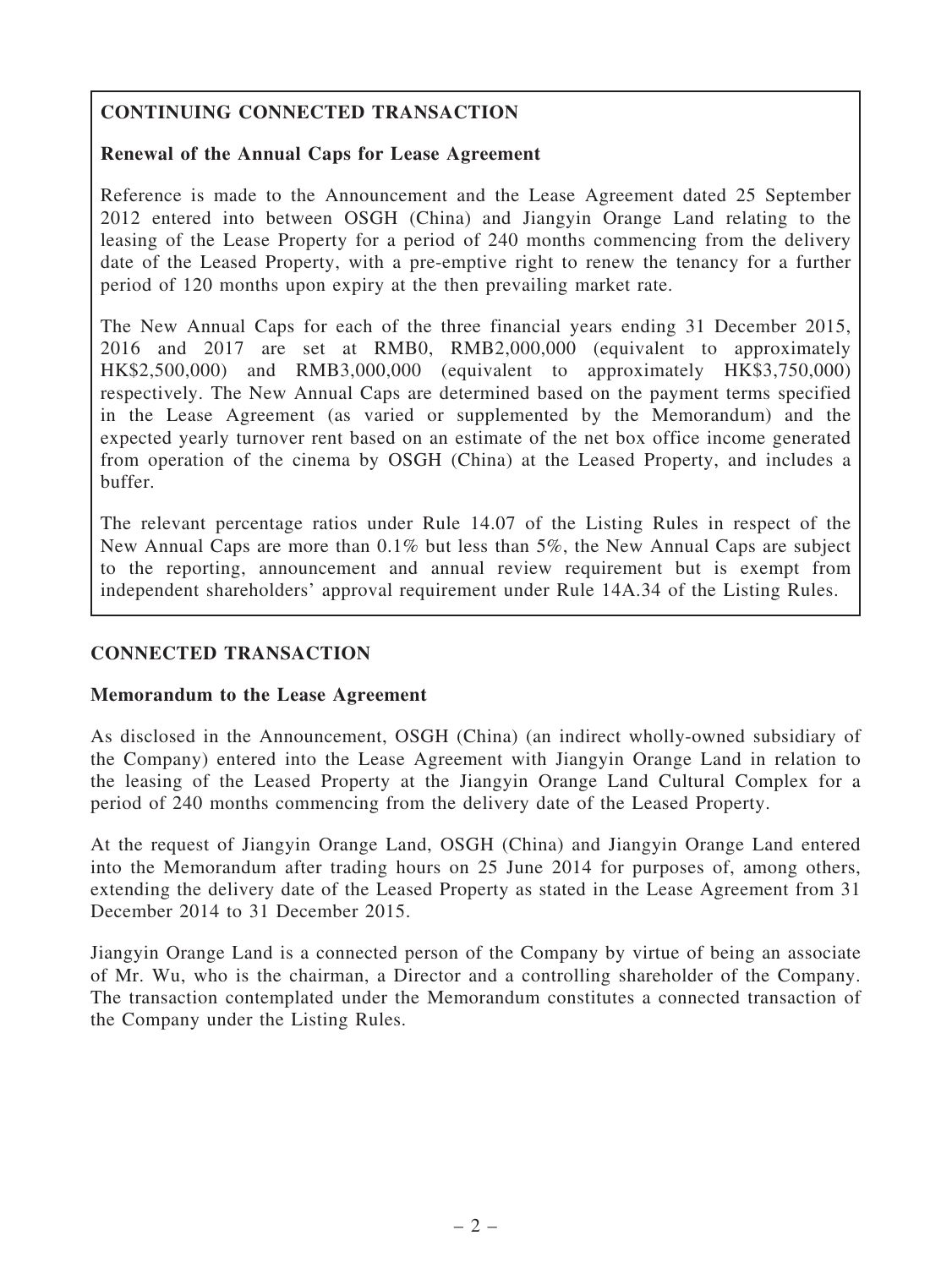Principal terms of the Memorandum are as follows:

# Memorandum

| Date           | : 25 June 2014                                                                                                                                                                                                                                                                                                                                                                                                                                                                                                                                                                                                                                                                                                                               |  |
|----------------|----------------------------------------------------------------------------------------------------------------------------------------------------------------------------------------------------------------------------------------------------------------------------------------------------------------------------------------------------------------------------------------------------------------------------------------------------------------------------------------------------------------------------------------------------------------------------------------------------------------------------------------------------------------------------------------------------------------------------------------------|--|
| Parties        | : Jiangyin Orange Land and OSGH (China)                                                                                                                                                                                                                                                                                                                                                                                                                                                                                                                                                                                                                                                                                                      |  |
| Subject matter | : Extension of the delivery date of the Leased Property as stated in the<br>Lease Agreement from 31 December 2014 to 31 December 2015                                                                                                                                                                                                                                                                                                                                                                                                                                                                                                                                                                                                        |  |
| Consideration  | : Jiangyin Orange Land shall pay to OSGH (China) Interests calculated<br>at the rate of 7.5% per annual on the amounts of Base Rental<br>prepayment from the respective dates of such payment, i.e. an<br>aggregate amount of RMB21,750,000 (equivalent to approximately<br>HK\$27,187,500). The Interests shall be payable by Jiangyin Orange<br>Land to OSGH (China) in the following manner:                                                                                                                                                                                                                                                                                                                                              |  |
|                | (a) a sum of RMB10,500,000 (equivalent to approximately<br>HK\$13,125,000), representing Interests on the Base Rental<br>prepayment during the period from October 2012 to June 2014,<br>shall be payable by 30 September 2014;                                                                                                                                                                                                                                                                                                                                                                                                                                                                                                              |  |
|                | (b) a sum of RMB3,750,000 (equivalent to approximately<br>HK\$4,687,500), representing Interests on the Base Rental<br>prepayment during the period from July 2014 to December<br>2014, shall be payable by 31 March 2015;                                                                                                                                                                                                                                                                                                                                                                                                                                                                                                                   |  |
|                | (c) a sum of RMB3,750,000 (equivalent to approximately<br>HK\$4,687,500), representing Interests on the Base Rental<br>prepayment during the period from January 2015 to June 2015,<br>shall be payable by 30 September 2015; and                                                                                                                                                                                                                                                                                                                                                                                                                                                                                                            |  |
|                | (d) a sum of RMB3,750,000 (equivalent to approximately<br>HK\$4,687,500), representing Interests on the Base Rental<br>prepayment during the period from July 2015 to December<br>2015, shall be payable by 31 December 2015.                                                                                                                                                                                                                                                                                                                                                                                                                                                                                                                |  |
| Other terms    | Should Jiangyin Orange Land fail to deliver the Leased Property to<br>OSGH (China) on or before 31 December 2015, OSGH (China) shall<br>be entitled to (should it choose to) terminate the Lease Agreement<br>whereupon Jiangyin Orange Land shall refund to OSGH (China) the<br>prepayment of the Base Rental and the Security Deposit in full<br>together with the Interests at the rate of $7.5\%$ per annum from the<br>date of payment of the Base Rental prepayment but the Interests<br>already paid by Jiangyin Orange Land in accordance with paragraphs<br>(a) to (d) above should be deducted therefrom. Jiangyin Orange Land<br>shall also indemnify OSGH (China) all other losses or costs suffered<br>from this further delay. |  |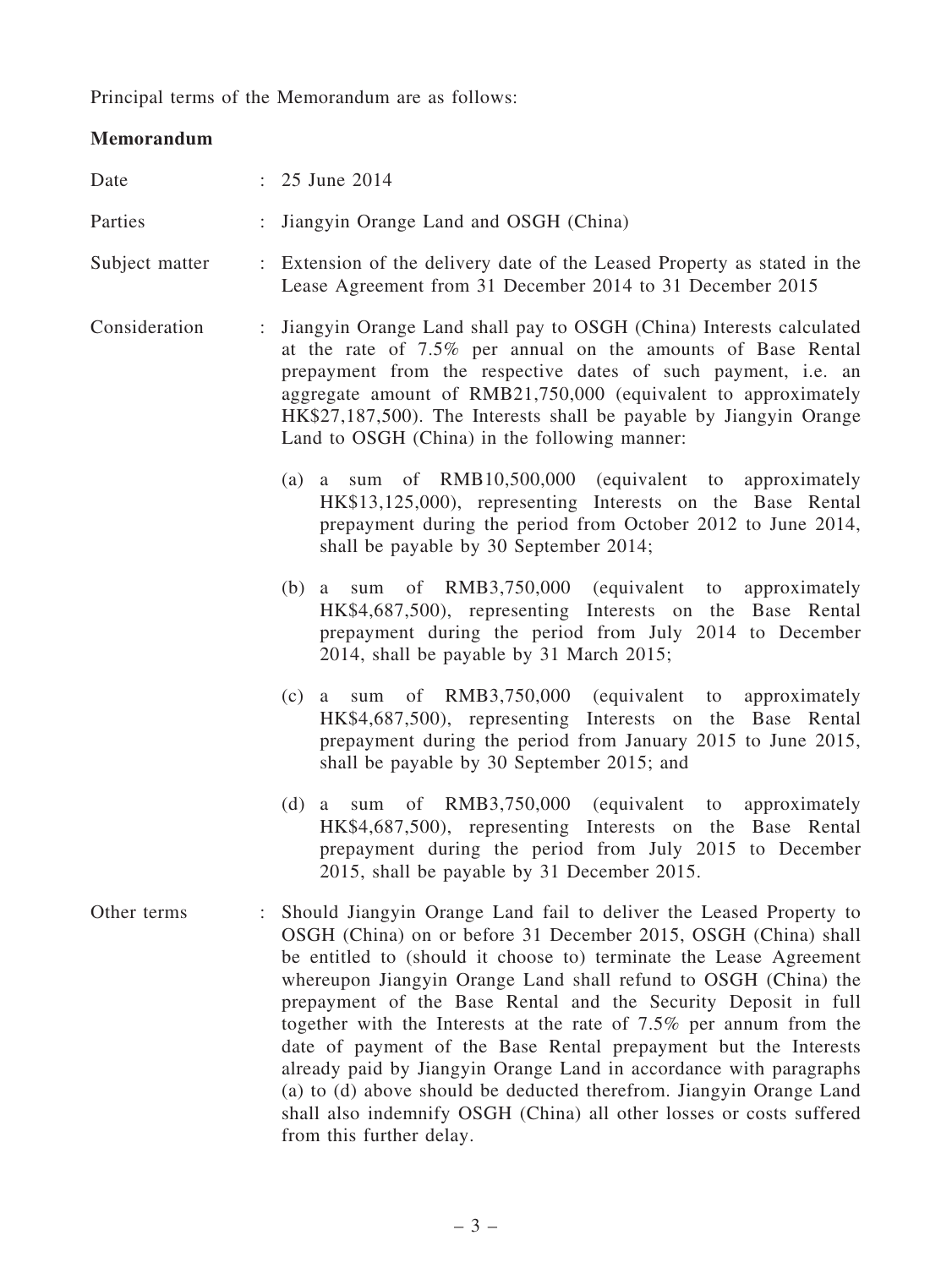### Reason for entering into the Memorandum and the impact on the Company

According to the terms of the Lease Agreement, if Jiangyin Orange Land fails to punctually deliver the Leased Property to OSGH (China), Jiangyin Orange Land and OSGH (China) should enter into good faith negotiation for resolution. As the Group has not yet established any cinema in Jiangyin City, the leasing of the Leased Property, which is in a suitable location in Jiangyin City may offer a good opportunity for the Group to expand its cinema network in Jingyin City. Further, since the Memorandum provides for the same compensation terms to the Group to be calculated from the date of prepayment of the Base Rental, the Directors believe that the Group's interests will not be prejudiced in any material respect. The Directors consider that the Memorandum also saves the Company from incurring time and costs in sourcing another alternate site for the establishment of a cinema in Jiangyin City and negotiating for another lease with another landlord. Thus, the Directors consider that it is in the Group's interests to enter into the Memorandum.

The terms of the Memorandum were negotiated on arm's length basis or on terms no less favourable to the Company than terms available from independent third parties. Having regard to the compensation terms previously agreed under the Lease Agreement, the Directors believe that the rate of the Interests are fair and reasonable to enable the Company to recoup the costs of funding for the prepayment of the Base Rental. In view of the above, the Directors (including the independent non-executive Directors) are of the view that the Memorandum is on normal commercial terms and is fair and reasonable and in the interest of the Company and its shareholders as a whole.

Ms. Wu Keyan is the sister of Mr. Wu and is an associate of Mr. Wu under Chapter 14A of the Listing Rules. In view of their interests above, Mr. Wu and Ms. Wu Keyan have abstained from voting on the relevant board resolution for approving the Memorandum and the transaction contemplated under the Memorandum. To the best knowledge, information and belief of the Directors having made all reasonable enquiries, other than Mr. Wu and Ms. Keyan, none of the Directors has material interest in the transaction and none of them is required to abstain from voting on the relevant board resolution.

### Implication under the Listing Rules

The relevant percentage ratios under Rule 14.07 of the Listing Rules in respect of the Interests under the Memorandum are more than 0.1% but less than 5%, the Memorandum and the transaction contemplated under the Memorandum is subject to the reporting, announcement and annual review requirement but is exempt from independent shareholders' approval requirement under Rule 14A.34 of the Listing Rules.

### CONTINUING CONNECTED TRANSACTION

#### Renewal of the Annual Caps for Lease Agreement

Reference is made to the Announcement and the Lease Agreement dated 25 September 2012 entered into between OSGH (China) and Jiangyin Orange Land relating to the leasing of the Lease Property for a period of 240 months commencing from the delivery date of the Leased Property, with a pre-emptive right to renew the tenancy for a further period of 120 months upon expiry at the then prevailing market rate.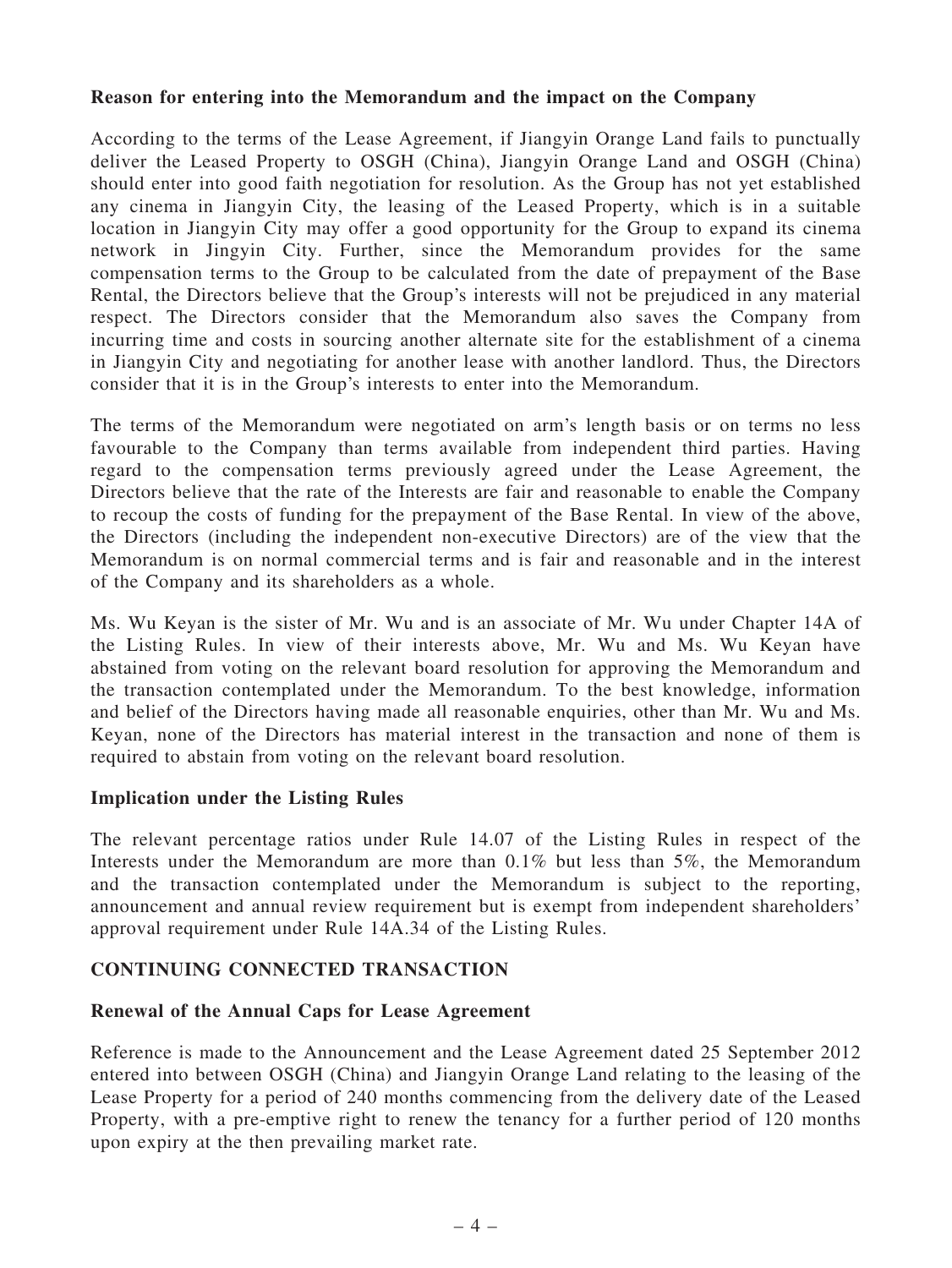Pursuant to the Lease Agreement (as varied or supplemented by the Memorandum), OSGH (China) shall pay to Jiangyin Orange Land an annual rent which is the higher of (a) an yearly turnover rent based on certain percentages rates ranging from 12% to 15% of the net box office income generated from the operation of the cinema by OSGH (China) at the Leased Property in the relevant year and (b) the Base Rental for the relevant year under the Lease Agreement.

The yearly Base Rental under the Lease Agreement, being RMB3,000,000 (equivalent to approximately HK\$3,750,000) for the first year of the term of the Lease Agreement, with an upward adjustment of 5% per annual for each of the 2nd to 5th year of the term, and RMB5,000,000 (equivalent to approximately HK\$6,250,000) for the 6th year of the term, with an upward adjustment of 5% per annual for each of 7th to 20th year of the term; the total Base Rental in aggregate for the entire period of the Lease Agreement shall be RMB124,470,000 (equivalent to approximately HK\$155,587,500).

A prepayment representing approximately 80% of the total amount of the Base Rental for the term of the Lease Agreement has already been paid by OSGH (China) to Jiangyin Orange Land.

As stated in the Announcement, the annual caps, having taking into account the amount of the prepayment representing approximately 80% of the total amount of the Base Rental for the term of the lease, for each of the financial years ended 31 December 2012, 2013 and for the financial year ending 31 December 2014 were set at RMB41,500,000, RMB42,000,000 and RMB30,000,000, respectively. The total amount paid to Jianyin Orange Land under the Lease Agreement for the financial year ended 31 December 2012 and 2013 were RMB41,500,000 and RMB40,000,000 respectively. The Directors are of the view that the total amount paid to Jianyin Orange Land under the Lease Agreement for the financial year ending 31 December 2014 would not exceed the annual cap of RMB30,000,000.

### New Annual Caps

The New Annual Caps for each of the three financial years ending 31 December 2015, 2016 and 2017 are set at RMB0, RMB2,000,000 (equivalent to approximately HK\$2,500,000) and RMB3,000,000 (equivalent to approximately HK\$3,750,000) respectively. The New Annual Caps are determined based on the payment terms specified in the Lease Agreement (as varied or supplemented by the Memorandum) and the expected yearly turnover rent based on an estimate of the net box office income generated from operation of the cinema by OSGH (China) at the Leased Property, and includes a buffer.

In view of the above, the Directors (including the independent non-executive Directors) consider that the New Annual Caps are fair and reasonable. Also, for reasons stated in the Announcement, the Directors (including the independent non-executive Directors) maintain the view that the terms of the Lease Agreement (as varied or supplemented by the Memorandum) had been negotiated on arm's length basis and on normal commercial terms, fair and reasonable and are in the interest of the Company and its shareholders as a whole. If the actual amount payable by OSGH (China) to Jiangyin Orange Land under the Lease Agreement (as varied or supplemented by the Memorandum) shall exceed the New Annual Caps upon the expiry of the New Annual Caps on 31 December 2017, the Company shall recomply with all applicable requirements under the Listing Rules.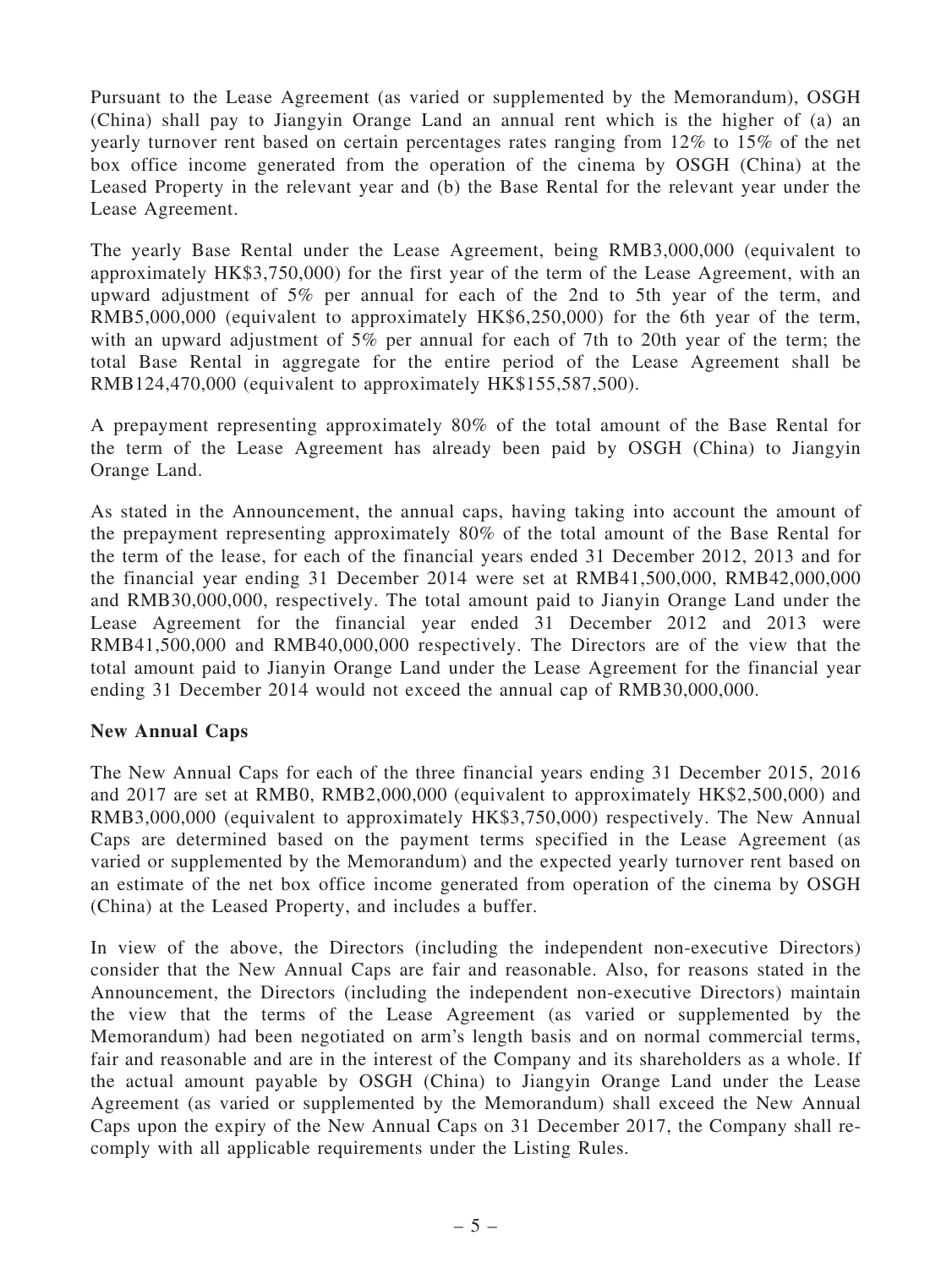Ms. Wu Keyan is the sister of Mr. Wu and is an associate of Mr. Wu under Chapter 14A of the Listing Rules. In view of their interests above, Mr. Wu and Ms. Wu Keyan have abstained from voting on the relevant board resolution for approving the New Annual Caps. To the best knowledge, information and belief of the Directors having made all reasonable enquiries, other than Mr. Wu and Ms. Keyan, none of the Directors has material interest in the transaction and none of them is required to abstain from voting on the relevant board resolution.

### Implication under the Listing Rules

The relevant percentage ratios under Rule 14.07 of the Listing Rules in respect of the New Annual Caps are more than 0.1% but less than 5%, the New Annual Caps are subject to the reporting, announcement and annual review requirement but is exempt from independent shareholders' approval requirement under Rule 14A.34 of the Listing Rules.

## INFORMATION REGARDING THE COMPANY, OSGH (CHINA) AND JIANGYIN ORANGE LAND

#### The Company

The Company is a company incorporated in Bermuda with limited liability, the shares of which are listed on the Main Board of the Stock Exchange.

The principal business activities of the Group are in production, financing, distribution and theatrical exhibition of motion pictures. As of 25 June 2014, the Group operated 80 cinemas with 592 screens across China, Hong Kong, Taiwan and Singapore and is a leading distributor in the region.

#### OSGH (China)

OSGH (China) is a company incorporated in the PRC and an indirect wholly-owned subsidiary of the Company.

#### Jiangyin Orange Land

Jiangyin Orange Land is a company incorporated in the PRC and is a holding company of the land on which Jiangyin Orange Land Cultural Complex is situated. Its principal business activities are the development and construction of Jiangyin Orange Land Cultural Complex.

#### **DEFINITIONS**

In this announcement, unless the context otherwise requires, the following terms have the following meaning when used herein:

''Announcement'' the announcement of the Company dated 25 September 2012 in relation to the continuing connected transactions under the Lease Agreement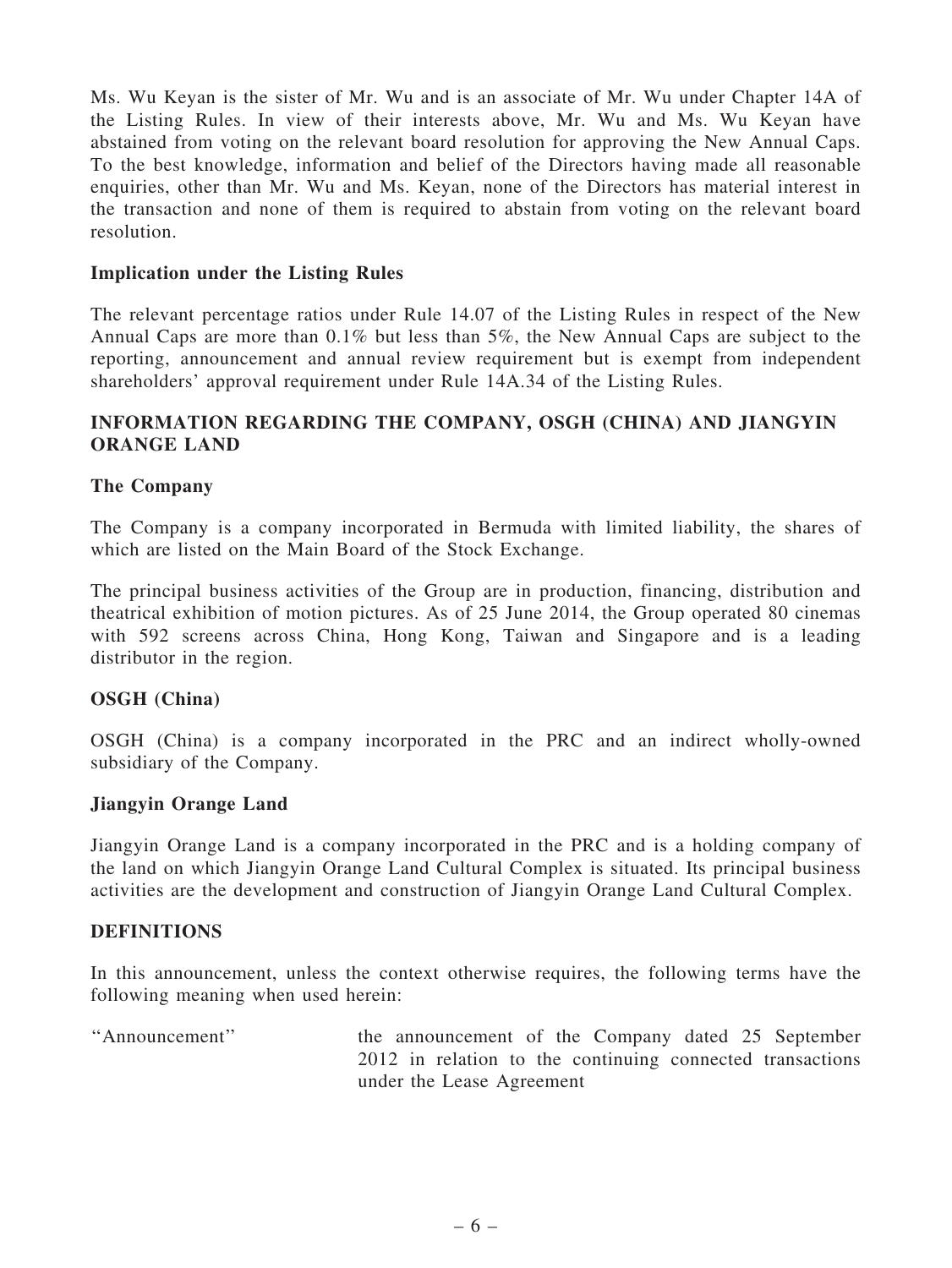| "Base Rental"                              | the yearly Base Rental under the Lease Agreement, being<br>RMB3,000,000 (equivalent to approximately HK\$3,750,000)<br>for the first year of the term of the Lease Agreement, with<br>an upward adjustment of $5\%$ per annual for each of the 2nd<br>to 5th year of the term, and RMB5,000,000 (equivalent to<br>approximately HK\$6,250,000) for the 6th year of the term,<br>with an upward adjustment of $5\%$ per annual for each of<br>7th to 20th year of the term; the total Base Rental in<br>aggregate for the entire period of the Lease Agreement<br>shall be RMB124,470,000 (equivalent to approximately<br>HK\$155,587,500) |
|--------------------------------------------|-------------------------------------------------------------------------------------------------------------------------------------------------------------------------------------------------------------------------------------------------------------------------------------------------------------------------------------------------------------------------------------------------------------------------------------------------------------------------------------------------------------------------------------------------------------------------------------------------------------------------------------------|
| "Beijing Orange Land"                      | 北京橙地影院投資管理有限公司 (Beijing Orange Land<br>Cinema Investment Management Company Limited*), a<br>company established in the PRC and 84.19% beneficially<br>owned by Mr. Wu, and directly owns 100% equity interest<br>in Jiangyin Orange Land                                                                                                                                                                                                                                                                                                                                                                                                  |
| "Board"                                    | the board of Directors                                                                                                                                                                                                                                                                                                                                                                                                                                                                                                                                                                                                                    |
| "Company"                                  | Orange Sky Golden Harvest Entertainment (Holdings)<br>Limited (橙天嘉禾娛樂(集團)有限公司*),<br>a<br>company<br>incorporated in Bermuda with limited liability, the shares of<br>which are listed on the Main Board of the Stock Exchange                                                                                                                                                                                                                                                                                                                                                                                                             |
| "Directors"                                | the directors of the Company                                                                                                                                                                                                                                                                                                                                                                                                                                                                                                                                                                                                              |
| "Group"                                    | the Company together with its subsidiaries                                                                                                                                                                                                                                                                                                                                                                                                                                                                                                                                                                                                |
| "Hong Kong"                                | Hong Kong Special Administrative Region of the People's<br>Republic of China                                                                                                                                                                                                                                                                                                                                                                                                                                                                                                                                                              |
| "HK\$"                                     | Hong Kong dollars, the lawful currency of Hong Kong                                                                                                                                                                                                                                                                                                                                                                                                                                                                                                                                                                                       |
| "Interests"                                | payments made by Jiangyin Orange Land to OSGH (China)<br>pursuant to the terms of the Memorandum                                                                                                                                                                                                                                                                                                                                                                                                                                                                                                                                          |
| "Jiangyin Orange Land<br>Cultural Complex" | the commercial and cultural complex to be constructed and<br>operated by Jiangyin Orange Land on a parcel of land<br>situated at the Xiagang Development Zone, Jiangyin City,<br>Jiangsu Province, PRC with a site area of approximately<br>23,334 square metres                                                                                                                                                                                                                                                                                                                                                                          |
| "Jiangyin Orange Land"                     | 江陰橙地影院開發管理有限公司 (Jiangyin Orange Land<br>Cinema Development Management Co., Ltd.*) a company<br>which is 84.19% beneficially owned by Mr. Wu through<br>Beijing Orange Land                                                                                                                                                                                                                                                                                                                                                                                                                                                                |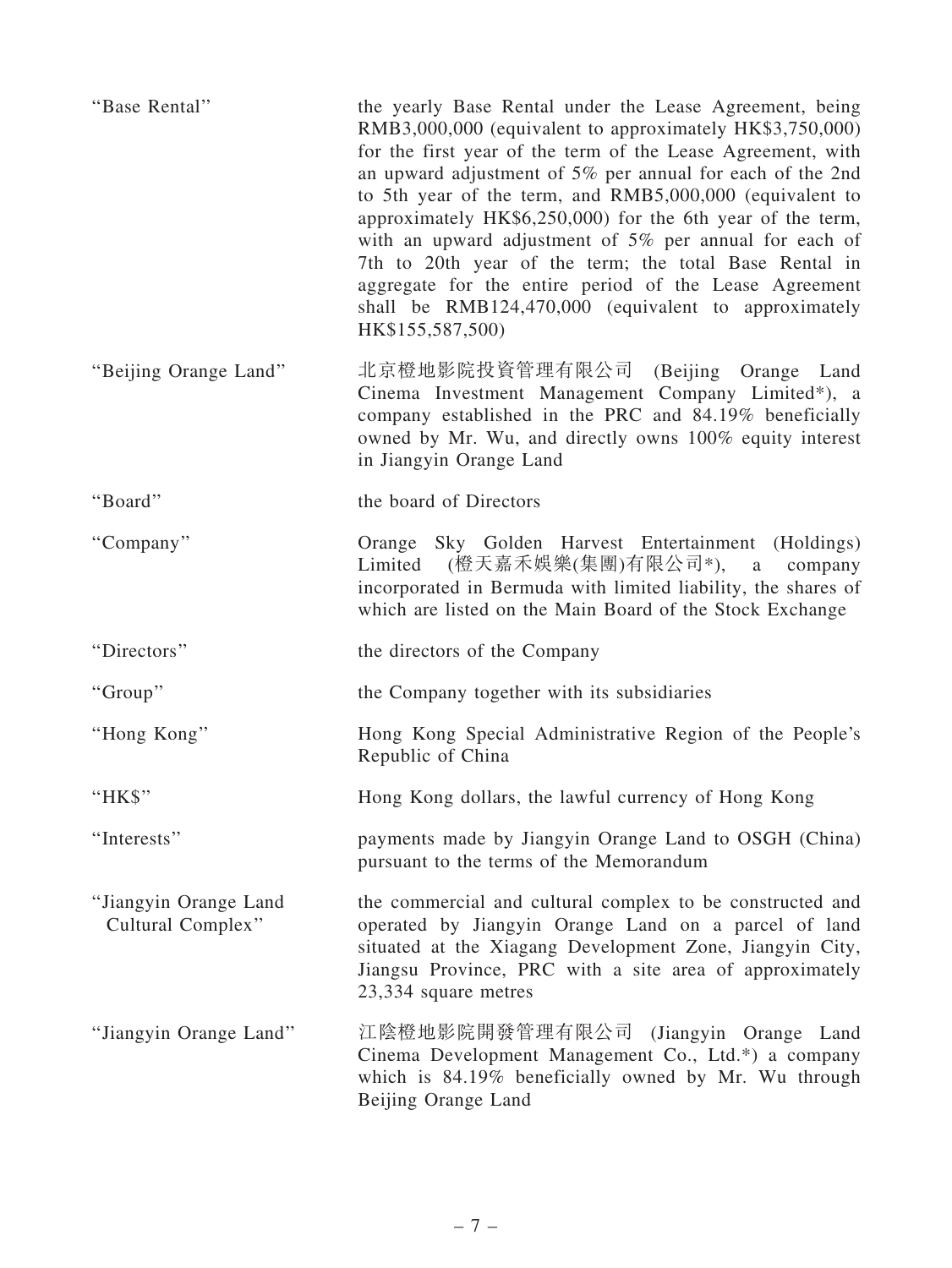| "Lease Agreement"  | the lease agreement entered into between OSGH (China) and<br>Jiangyin Orange Land dated 25 September 2012 in<br>connection with the leasing of the Leased Property                                                                 |
|--------------------|------------------------------------------------------------------------------------------------------------------------------------------------------------------------------------------------------------------------------------|
| "Leased Property"  | portion of 3rd, 4th and 5th Floors of Block 2 of the Jiangyin<br>Orange Land Cultural Complex, with a total floor area of<br>approximately 17,561 square metres                                                                    |
| "Listing Rules"    | The Rules Governing the Listing of Securities on the Stock<br>Exchange                                                                                                                                                             |
| "Mr. Wu"           | Mr. Wu Kebo, chairman, Director and controlling<br>shareholder of the Company and is interested in an<br>aggregate of approximately 65.24% of the total issued share<br>capital of the Company as at the date of this announcement |
| "Memorandum"       | the memorandum of undertaking dated 25 June 2014 entered<br>into between OSGH (China) and Jiangyin Orange Land in<br>relation to the Lease Agreement                                                                               |
| "New Annual Caps"  | the new annual cap amounts in respect of the Lease<br>Agreement (as varied or<br>supplemented<br>by<br>the<br>Memorandum) for each of the financial years ending 31<br>December 2015, 2016 and 2017 respectively                   |
| "OSGH (China)"     | Orange Sky Golden Harvest Cinemas (China) Co. Ltd. (橙<br>天嘉禾影城(中國)有限公司), a company incorporated in the<br>PRC and an indirect wholly-owned subsidiary of the<br>Company                                                            |
| "PRC"              | The People's Republic of China, which for the purpose of<br>this announcement excludes Hong Kong, Taiwan and Macao                                                                                                                 |
| "RMB"              | Renminbi, the lawful currency in the PRC                                                                                                                                                                                           |
| "Security Deposit" | the sum of RMB1,500,000 paid by OSGH (China) to<br>Jiangyin Orange Land as security deposit within 10<br>business days after the execution of the Lease Agreement                                                                  |
| "Stock Exchange"   | The Stock Exchange of Hong Kong Limited                                                                                                                                                                                            |
| $``\%"$            | per cent.                                                                                                                                                                                                                          |